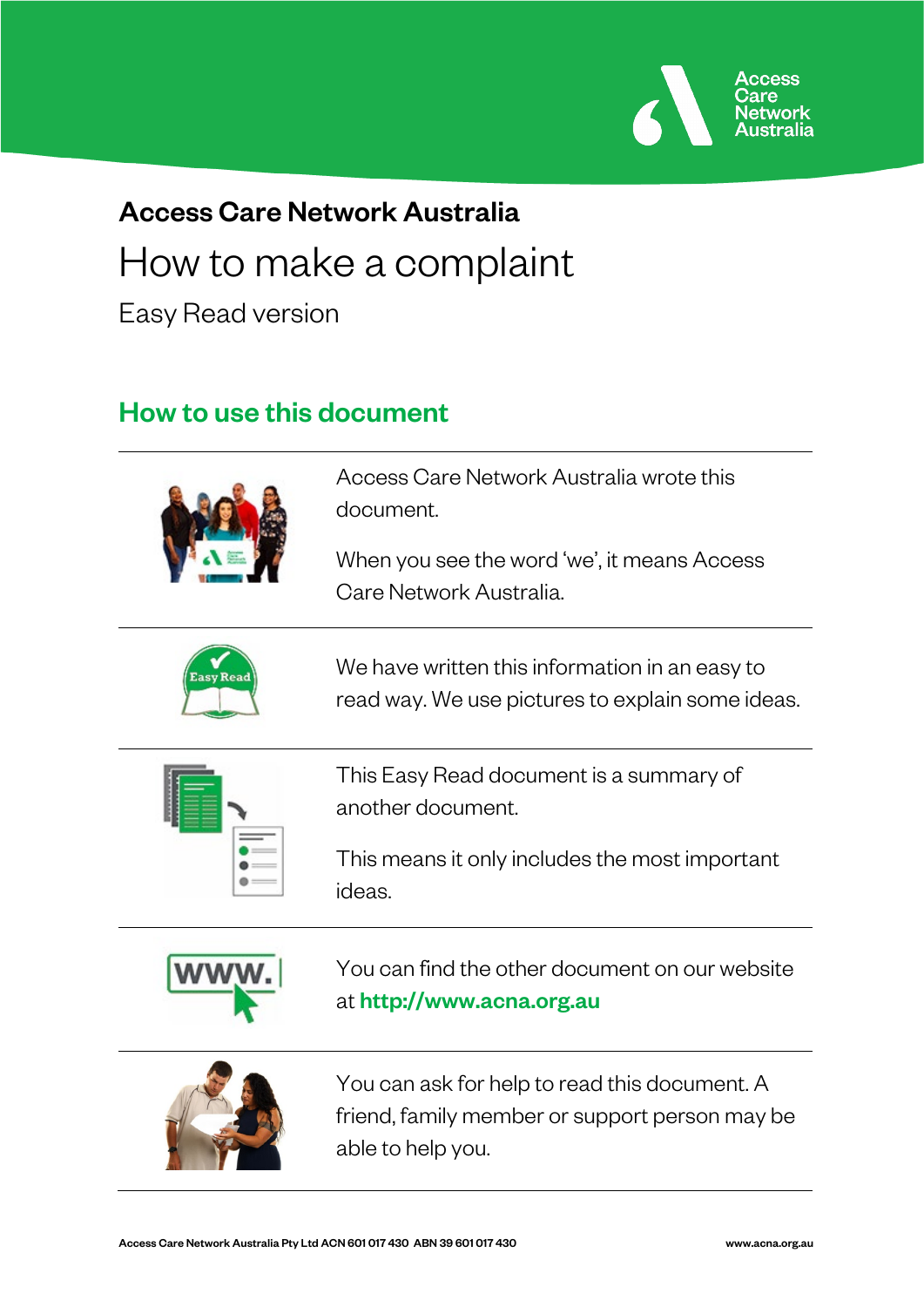

# Telling us what you think



At ACNA, we like it when people give us feedback.



We listen when you tell us what you think.



It helps us make our services better.



When you tell us about a problem, it is called making a complaint.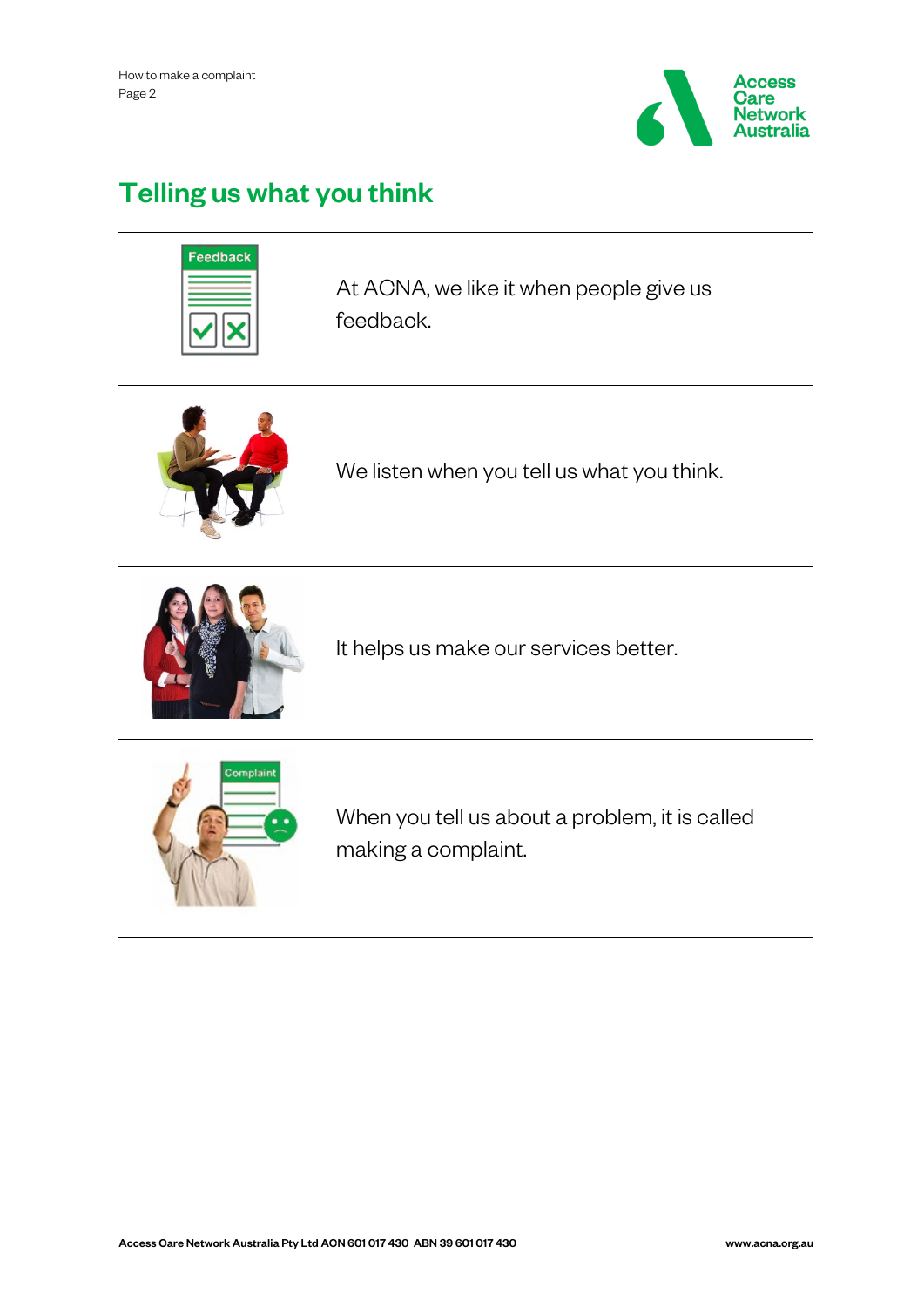

## We follow 3 steps when we get complaints:



1. You tell us about the problem



2. We look at the problem and talk to you



3. We fix the problem if we can.

We explain each of these steps on the following pages.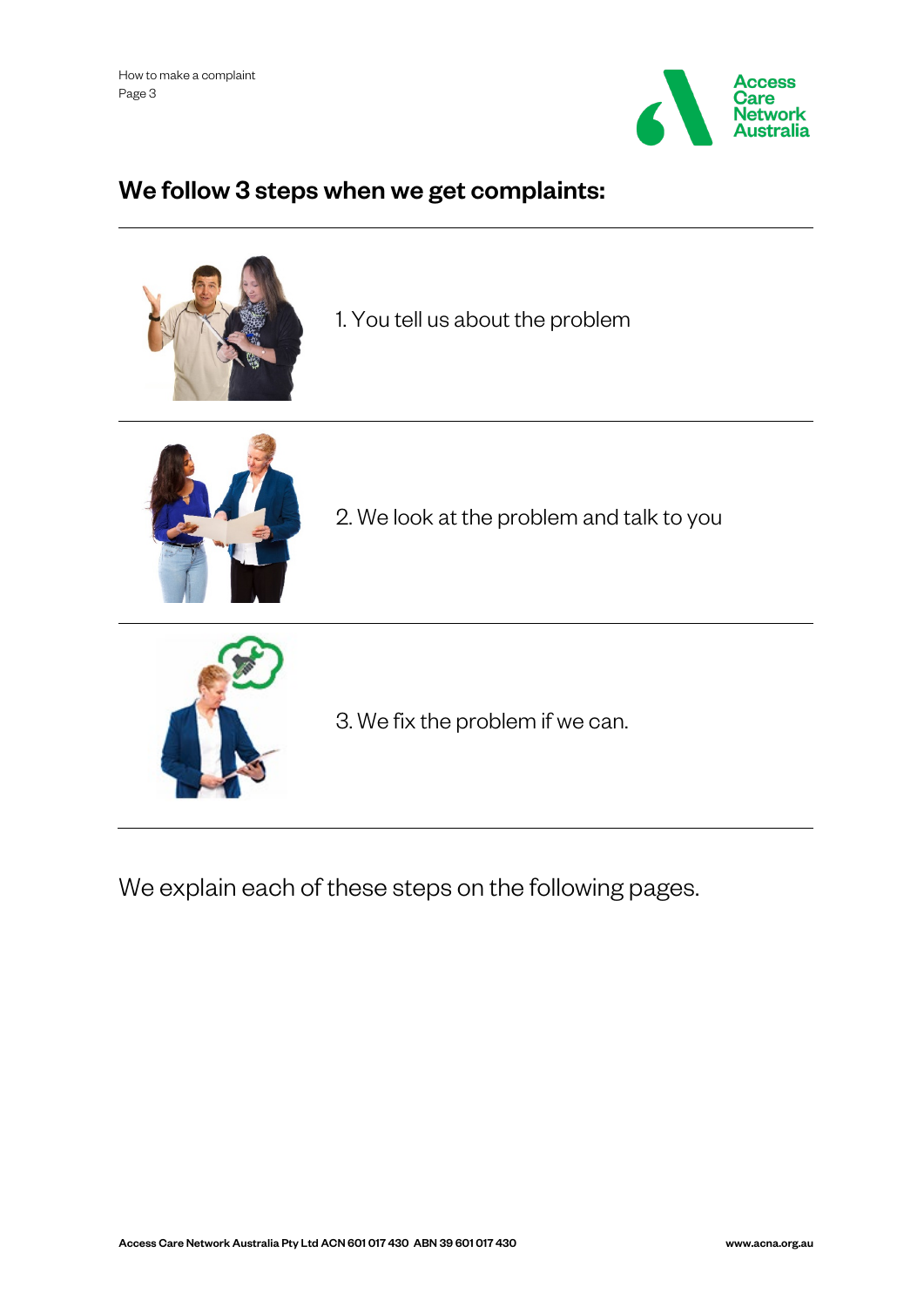

# Step 1 – You tell us about the problem

### If you have a problem with one of our services, you can:



• phone us on 1300 972 920



• visit our website at www.acna.org.au/contact-us and complete the form.



email us at [enquiries@acna.org.au](mailto:enquiries@acna.org.au)



If you need help to speak up about the problem, we can help you find an advocate.



Advocates are people who speak up for people with disability.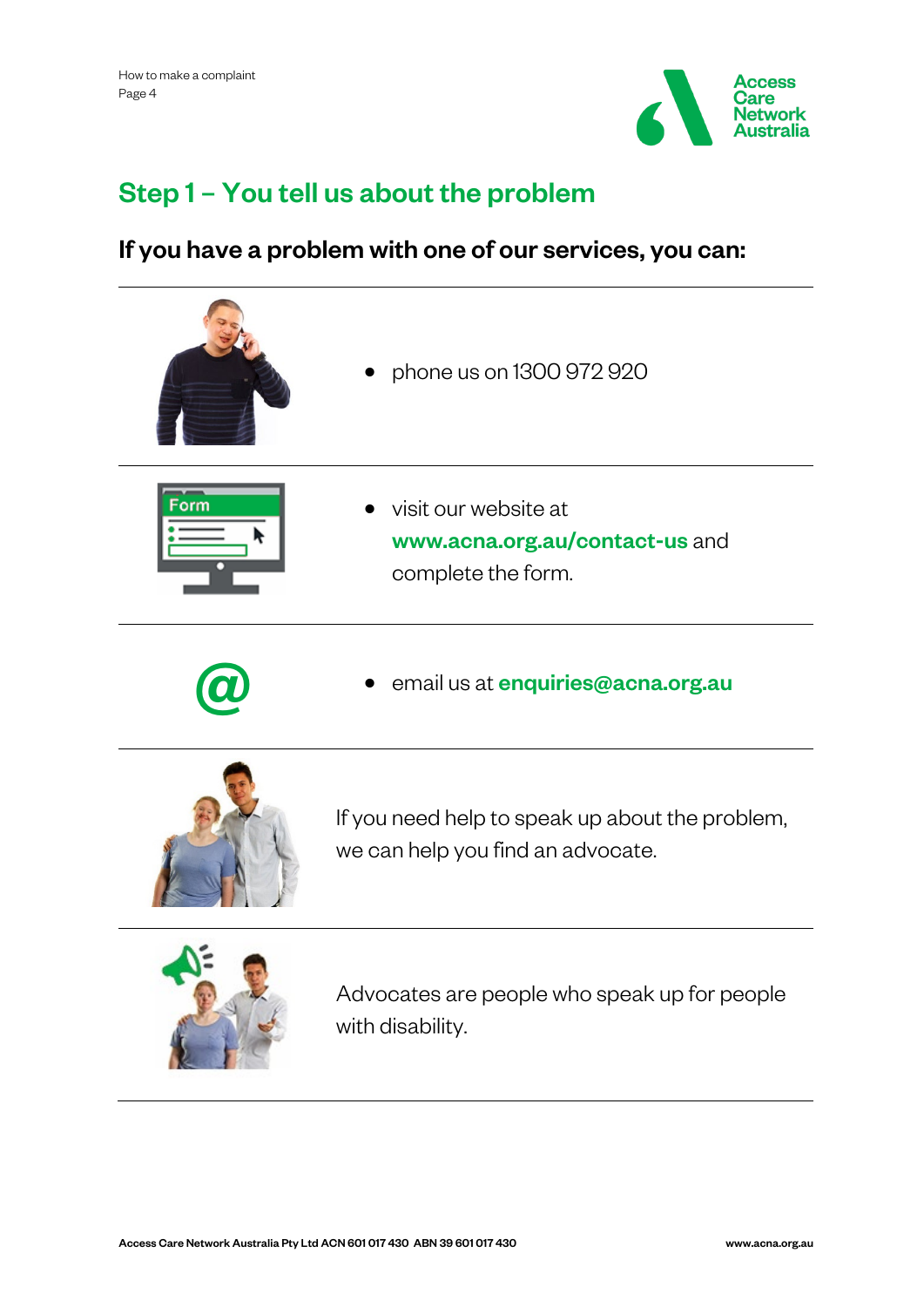How to make a complaint Page 5





You don't have to tell us your name if you don't want to.



But we might need to know your name to help us fix the problem.



We'll let you know if that's the case.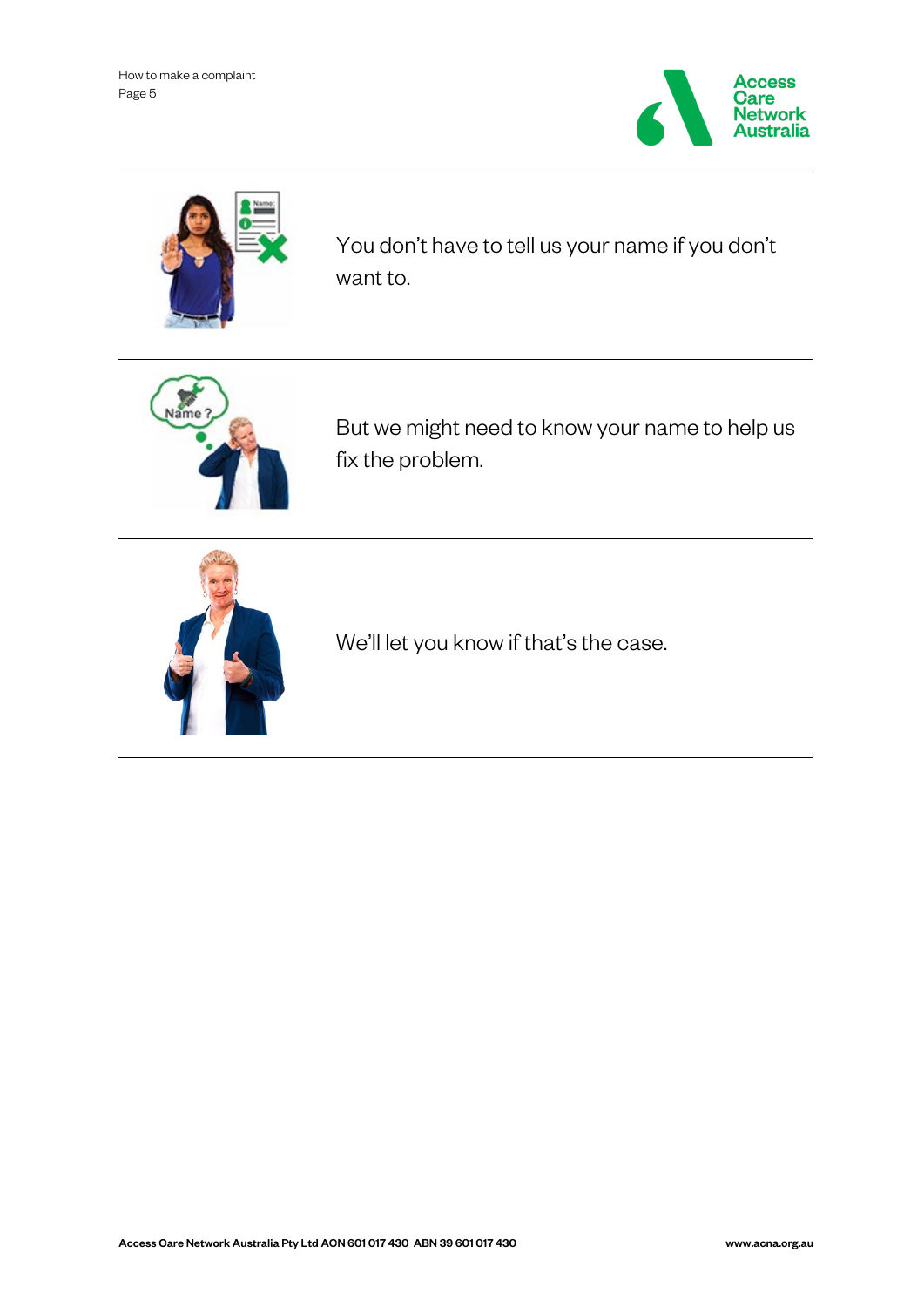

# Step 2 – We look at the problem and talk to you



We will tell you when we have received your complaint.



We will contact you within 24 hours.



We might ask you some questions.

### We will:



look at the problem



find a way to fix it.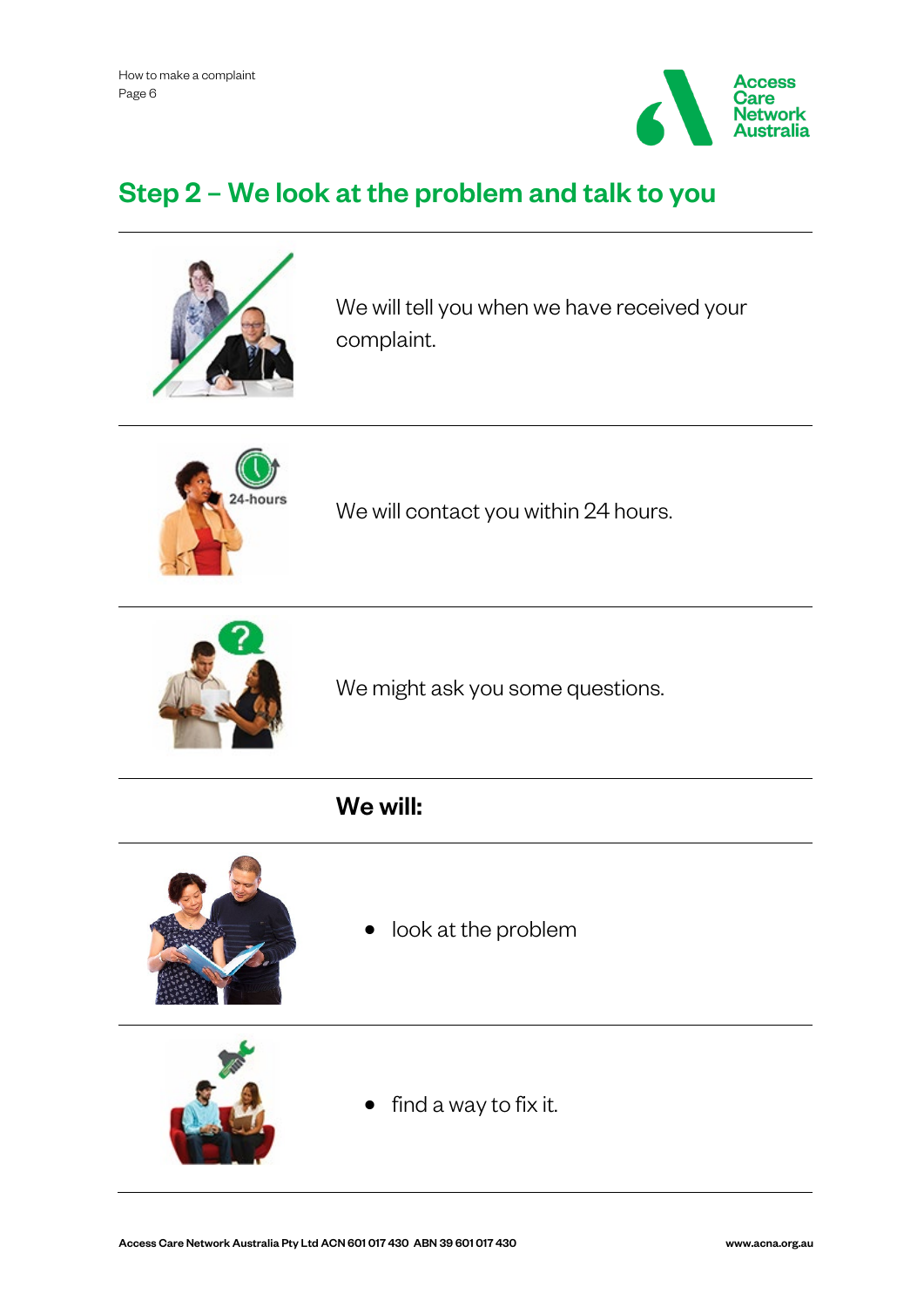How to make a complaint Page 7





We will do this within 10 days.



We will tell you if we need extra time.



You can talk to us during this time if you need to.

We will:



• give you the name of someone you can talk to



• let you know how things are going.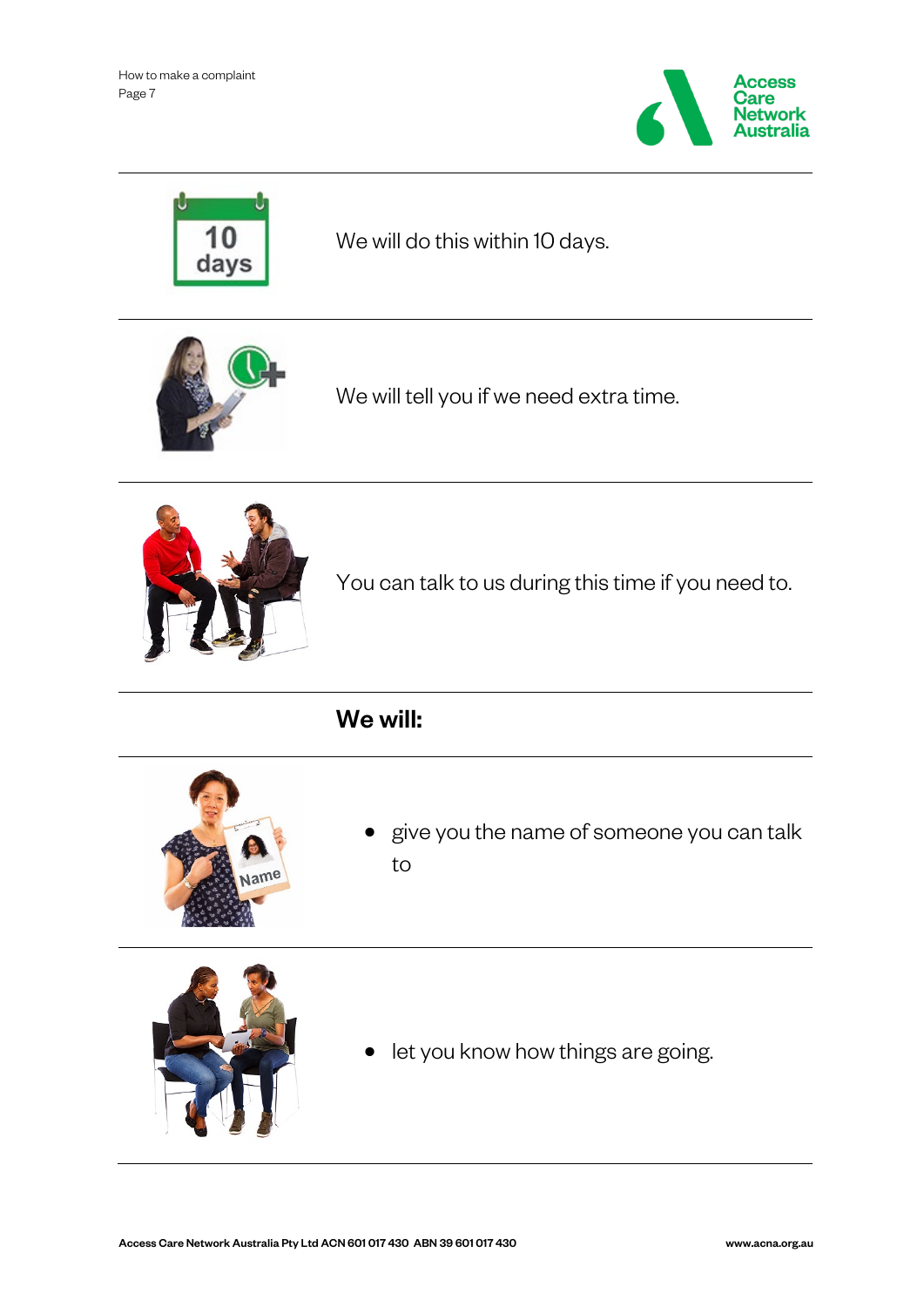

## Step 3 – We fix the problem if we can

#### Some problems:



are bigger than others



• need more time.



We fix most problems within 10 days.



Sometimes, we need a manager to help.



If you are not happy with how we plan to fix your problem, you can talk to a manager.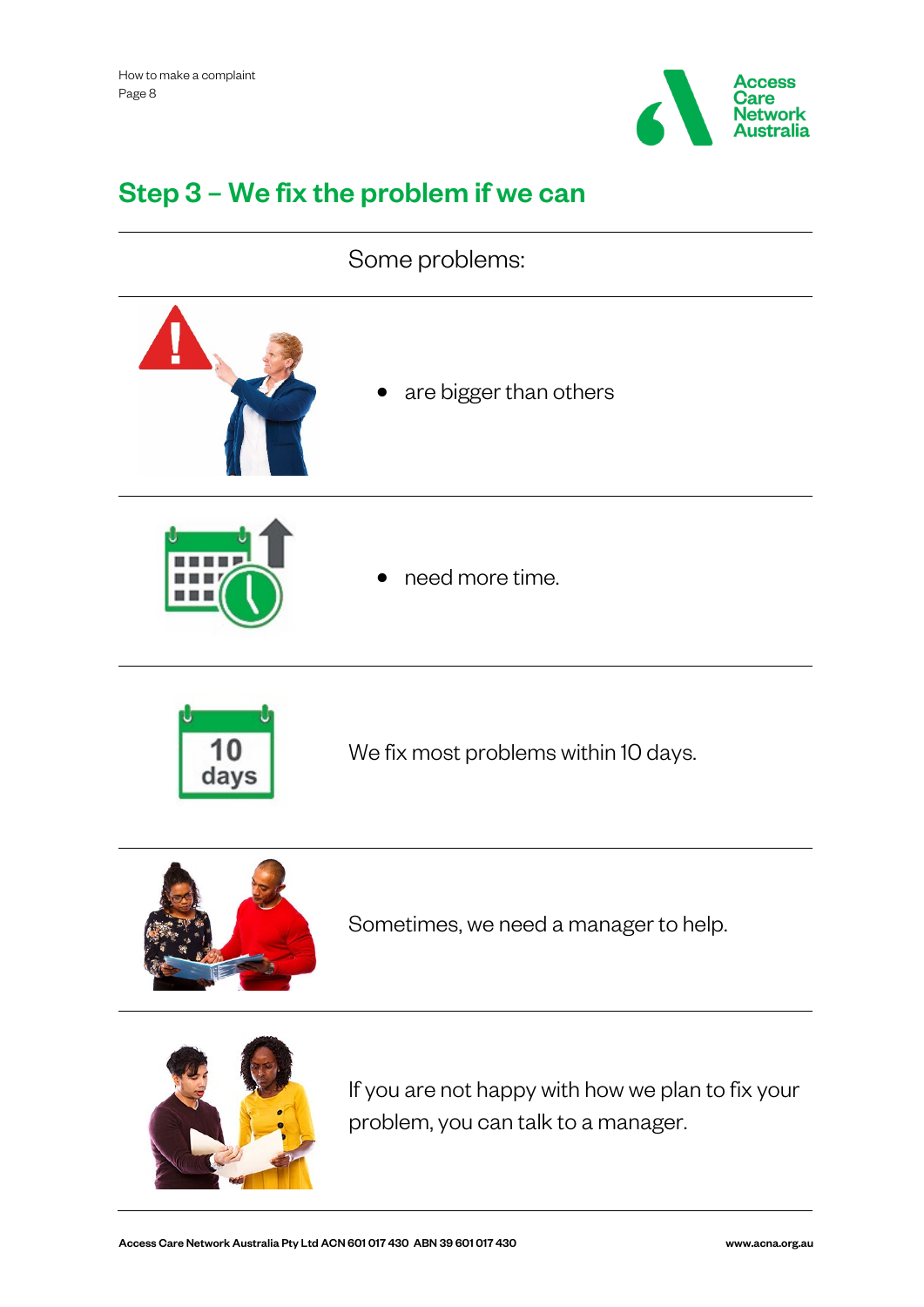



If you are not happy with the manager's ideas about how to fix your problem, you can talk to the people who work in our Executive.



These are the leaders at ACNA.